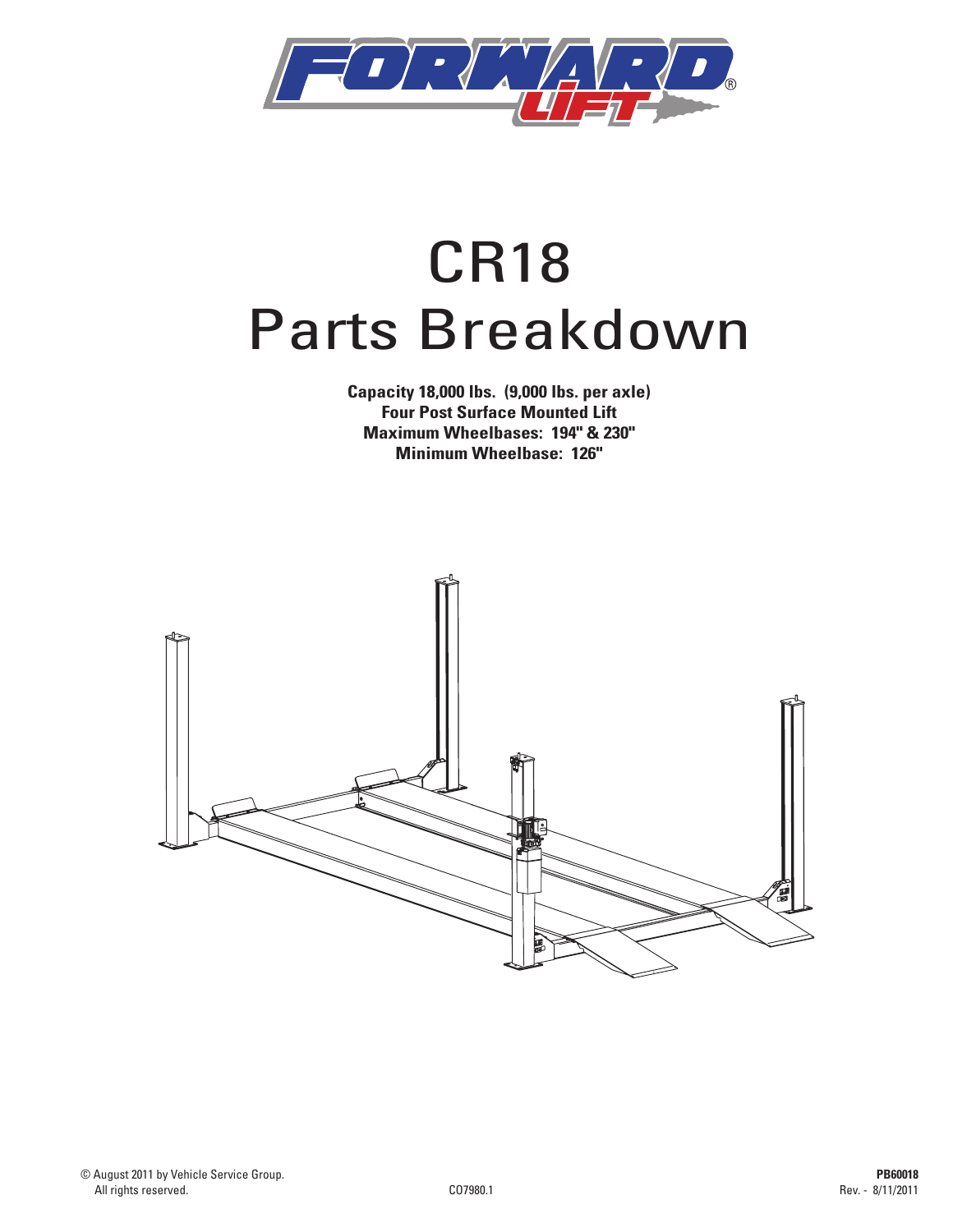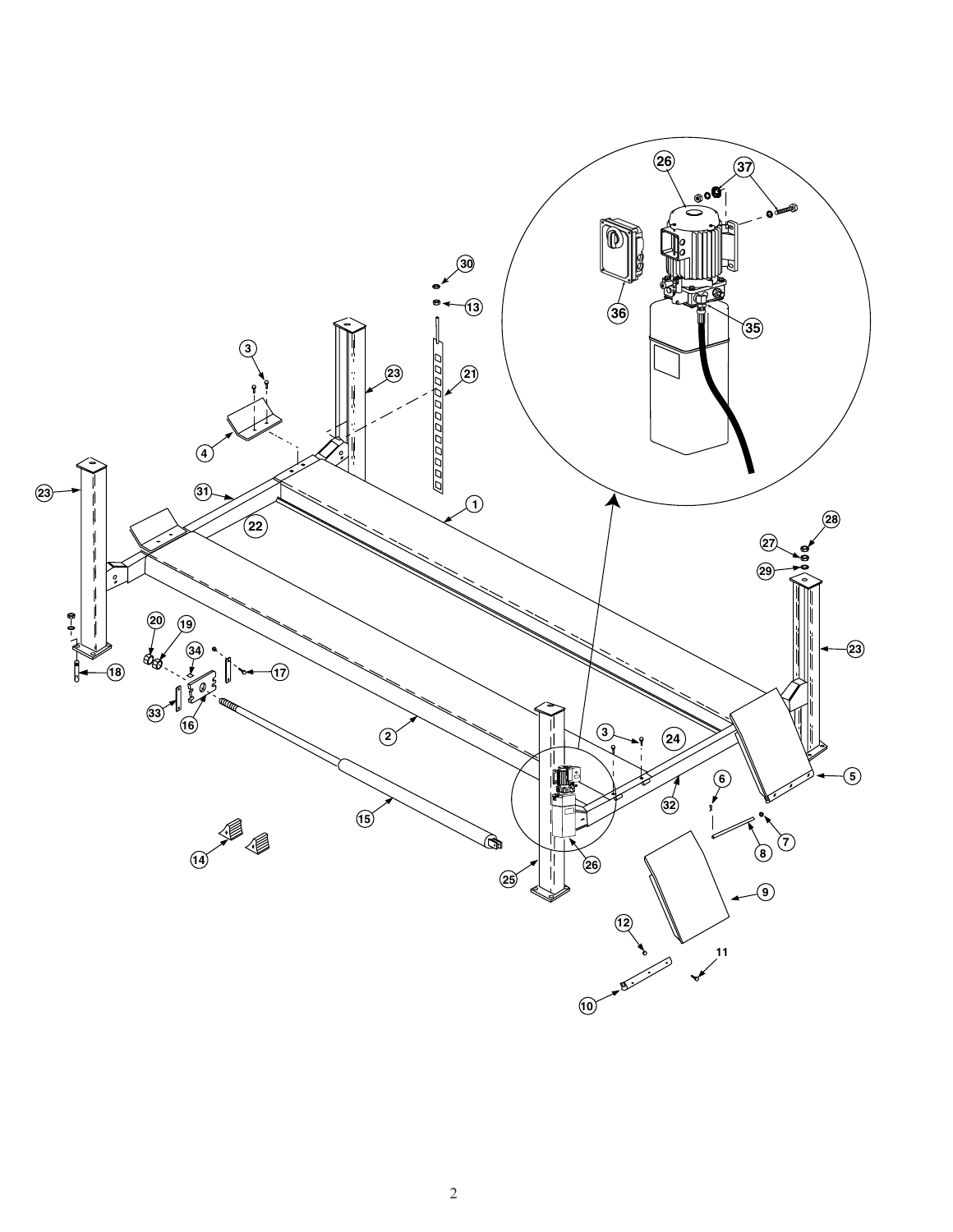|    | 1 Right Hand Runway Weld                                                                                                                                                                                                       |  |
|----|--------------------------------------------------------------------------------------------------------------------------------------------------------------------------------------------------------------------------------|--|
|    |                                                                                                                                                                                                                                |  |
|    |                                                                                                                                                                                                                                |  |
|    |                                                                                                                                                                                                                                |  |
|    |                                                                                                                                                                                                                                |  |
|    | 2 Left Hand (Fixed) Runway Assembly (Includes cylinder, cables and sheaves)                                                                                                                                                    |  |
|    |                                                                                                                                                                                                                                |  |
|    |                                                                                                                                                                                                                                |  |
|    |                                                                                                                                                                                                                                |  |
|    |                                                                                                                                                                                                                                |  |
|    |                                                                                                                                                                                                                                |  |
|    |                                                                                                                                                                                                                                |  |
|    |                                                                                                                                                                                                                                |  |
|    | 5 Ramp Chock Assembly                                                                                                                                                                                                          |  |
|    |                                                                                                                                                                                                                                |  |
|    |                                                                                                                                                                                                                                |  |
|    |                                                                                                                                                                                                                                |  |
|    |                                                                                                                                                                                                                                |  |
| 8  |                                                                                                                                                                                                                                |  |
|    |                                                                                                                                                                                                                                |  |
|    |                                                                                                                                                                                                                                |  |
| 11 |                                                                                                                                                                                                                                |  |
|    |                                                                                                                                                                                                                                |  |
|    |                                                                                                                                                                                                                                |  |
|    |                                                                                                                                                                                                                                |  |
|    |                                                                                                                                                                                                                                |  |
|    |                                                                                                                                                                                                                                |  |
|    |                                                                                                                                                                                                                                |  |
|    |                                                                                                                                                                                                                                |  |
|    |                                                                                                                                                                                                                                |  |
|    |                                                                                                                                                                                                                                |  |
|    |                                                                                                                                                                                                                                |  |
|    |                                                                                                                                                                                                                                |  |
|    |                                                                                                                                                                                                                                |  |
|    |                                                                                                                                                                                                                                |  |
|    |                                                                                                                                                                                                                                |  |
|    |                                                                                                                                                                                                                                |  |
|    |                                                                                                                                                                                                                                |  |
|    | 26 Power Unit and the contract of the contract of the contract of the contract of the contract of the contract of the contract of the contract of the contract of the contract of the contract of the contract of the contract |  |
|    |                                                                                                                                                                                                                                |  |
|    |                                                                                                                                                                                                                                |  |
|    |                                                                                                                                                                                                                                |  |
|    |                                                                                                                                                                                                                                |  |
|    |                                                                                                                                                                                                                                |  |
|    |                                                                                                                                                                                                                                |  |
|    |                                                                                                                                                                                                                                |  |
|    |                                                                                                                                                                                                                                |  |
|    |                                                                                                                                                                                                                                |  |
|    |                                                                                                                                                                                                                                |  |
|    |                                                                                                                                                                                                                                |  |
|    |                                                                                                                                                                                                                                |  |
|    |                                                                                                                                                                                                                                |  |
|    |                                                                                                                                                                                                                                |  |
|    |                                                                                                                                                                                                                                |  |
|    |                                                                                                                                                                                                                                |  |
|    |                                                                                                                                                                                                                                |  |
|    |                                                                                                                                                                                                                                |  |
|    |                                                                                                                                                                                                                                |  |
|    |                                                                                                                                                                                                                                |  |
|    |                                                                                                                                                                                                                                |  |

\* Two different power units were used. Please verify your<br>exact model number before ordering replacement parts.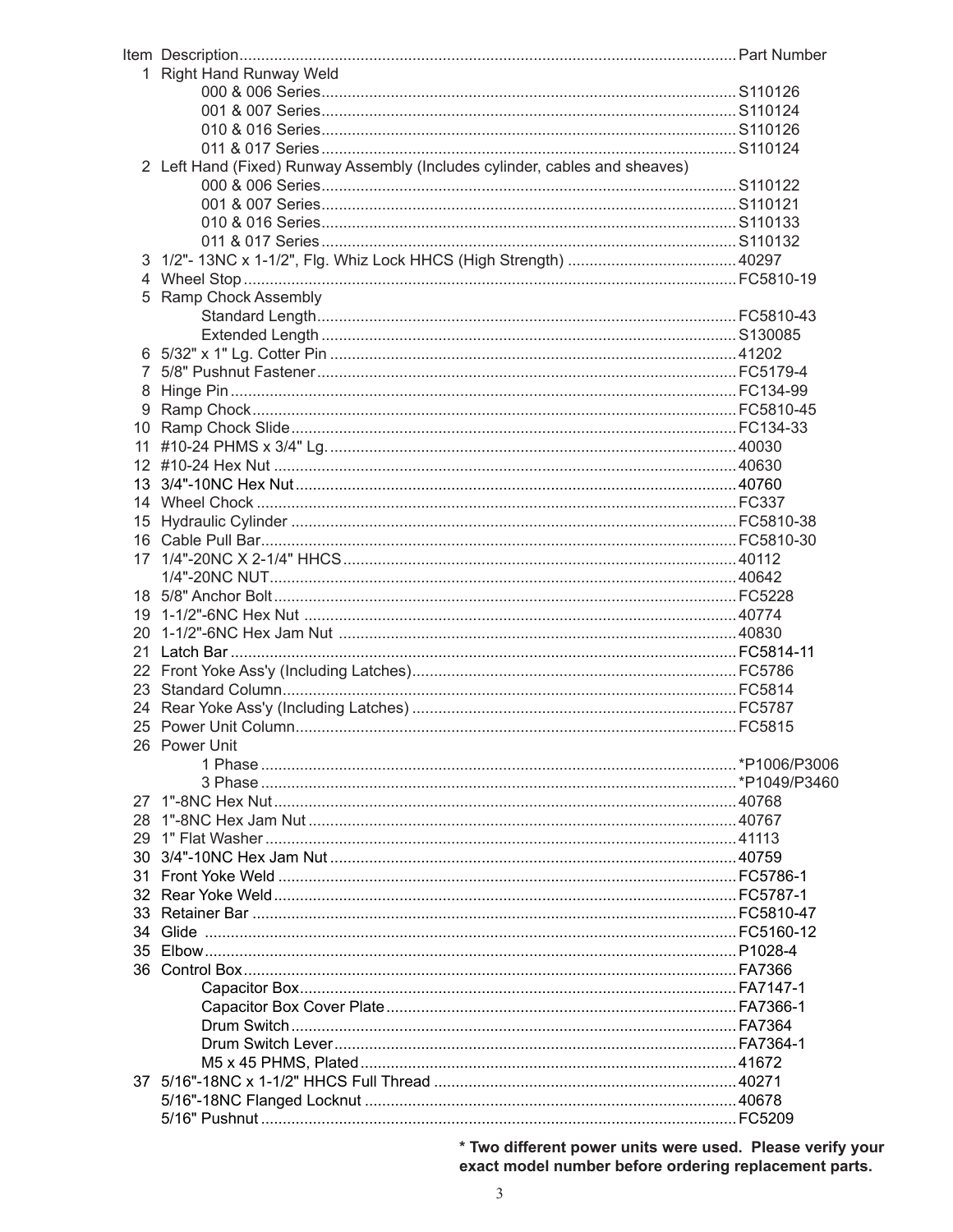

| <b>YOKE END DETAIL</b> |                                          |           |             |                                    |           |
|------------------------|------------------------------------------|-----------|-------------|------------------------------------|-----------|
| <b>ITEM</b>            | <b>DESCRIPTION</b>                       | PART NO.  | <b>ITEM</b> | <b>DESCRIPTION</b>                 | PART NO.  |
| 1                      | 5/16"-18NC HHCS x 3/4" Lg.               | 40232     | 14          | Latch                              | FC5812-29 |
| 2                      | Sheave Pin Assembly                      | FC5224-21 | 15          | Spacer                             | FC5812-28 |
| 3                      | Sheave                                   | FC5810-10 | 16          | 3/8" Snap Ring TRUARC #5304-37     | 41410     |
| 4                      | Yoke Sheave Spacer                       | FC5927-10 | 17          | Slack Cable Roller                 | FC553-21  |
| 5                      | Slider                                   | FC5812-10 | 18          | Slack Cable Latch                  | FC5812-27 |
| 6                      | 1/4" 20NC HHTS x 1/2" Lg.                | 40067     | 19          | <b>Extension Spring</b>            | FC522-25  |
| 7                      | <b>Rubber Guard</b>                      | FC553-10  | 20          | 1/4"-20NC x 1-1/2" HHCS            | 40081     |
| 8                      | 1/4" Plain Washer                        | 40780     | 21          | Air Cylinder                       | FC5708-2  |
| 9                      | Cotter Pin, 1/8" X 1 1/4"                | 41201     | 22          | Elbow                              | FC5224-39 |
| 10                     | <b>Latch Shaft</b>                       | FC5224-17 | 23          | <b>Clevis</b>                      | FC5706-7  |
| 11                     | Washer                                   | FC5301-98 | 24          | 1/4" - 28NF Hex Nut                | 40622     |
| 12                     | 1/4" Hairpin Cotter Pin (.05" dia. wire) | 41901     | 25          | 1/8" NPT PLUG                      | FC5708-4  |
| 13                     | Clevis Pin                               | FA2230-12 | 26          | 1/4"-20NC Hex Nylon Insert Locknut | 40642     |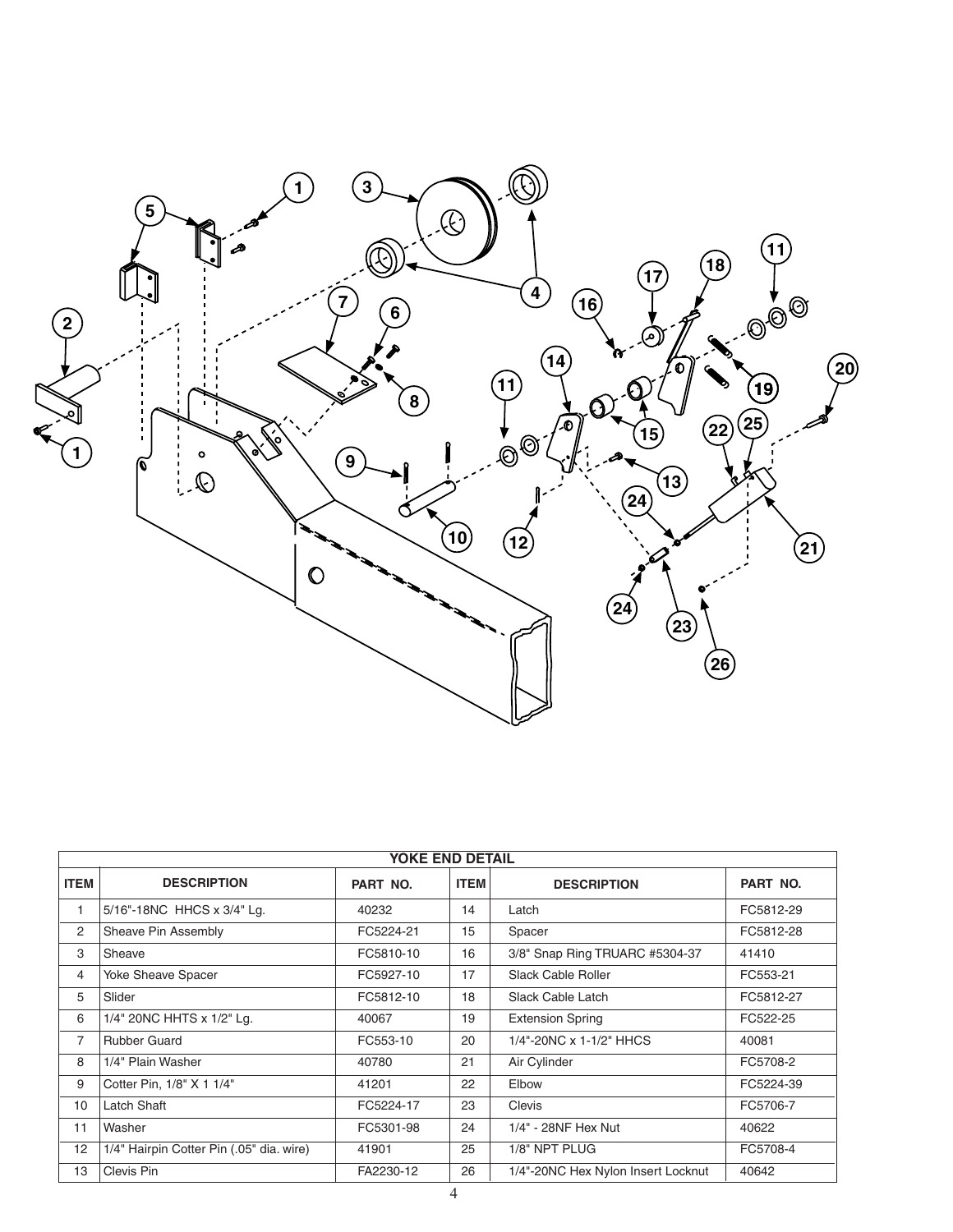



| AIR LOCK RELEASE VALVE DETAIL |                         |           |  |
|-------------------------------|-------------------------|-----------|--|
| ITEM NO.                      | <b>DESCRIPTION</b>      | PART NO.  |  |
| 1                             | #8 SAE Flat Washer      | 40788     |  |
| 2                             | $3/8"$ Plug             | FA2230-16 |  |
| 3                             | Union Tee               | FA2242-1  |  |
| 4                             | 1/4" Tubing             | FC2230-2  |  |
| 5                             | Nameplate               | NP280     |  |
| 6                             | Control Ass'y.          | T140073   |  |
| 7                             | <b>Swivel Elbow</b>     | T140074   |  |
| 8                             | Filter / Muffler        | T140075   |  |
| 9                             | 3/8" tubing (40ft roll) | FA2230-15 |  |
| 10                            | Air Lock Handle         | T140119   |  |
| 11                            | <b>Control Bracket</b>  | FA3217    |  |
| 12                            | #8-32NC x 1-1/2" PHMS   | 40007     |  |
| 13                            | #8-32NC Nylon Locknut   | 40649     |  |
|                               |                         |           |  |
|                               |                         |           |  |

| <b>CABLES</b> |                          |           |  |  |
|---------------|--------------------------|-----------|--|--|
| <b>ITEM</b>   | <b>DESCRIPTION</b>       | PART NO.  |  |  |
| 1             | Left Front Cable         | FC5810-11 |  |  |
| 2             | <b>Right Front Cable</b> | FC5810-12 |  |  |
| 3             | Left Rear Cable          |           |  |  |
|               | 000/006/010/016 Series   | FC5810-13 |  |  |
|               | 001/007/011/017 Series   | FC5816-13 |  |  |
| 4             | <b>Right Rear Cable</b>  |           |  |  |
|               | 000/006/010/016 Series   | FC5810-14 |  |  |
|               | 001/007/011/017 Series   | FC5816-14 |  |  |
| 5             | 3/8" x 3-1/4" Roll Pin   | 14464     |  |  |
| 6             | Cable Pull Bar           | FC5810-30 |  |  |

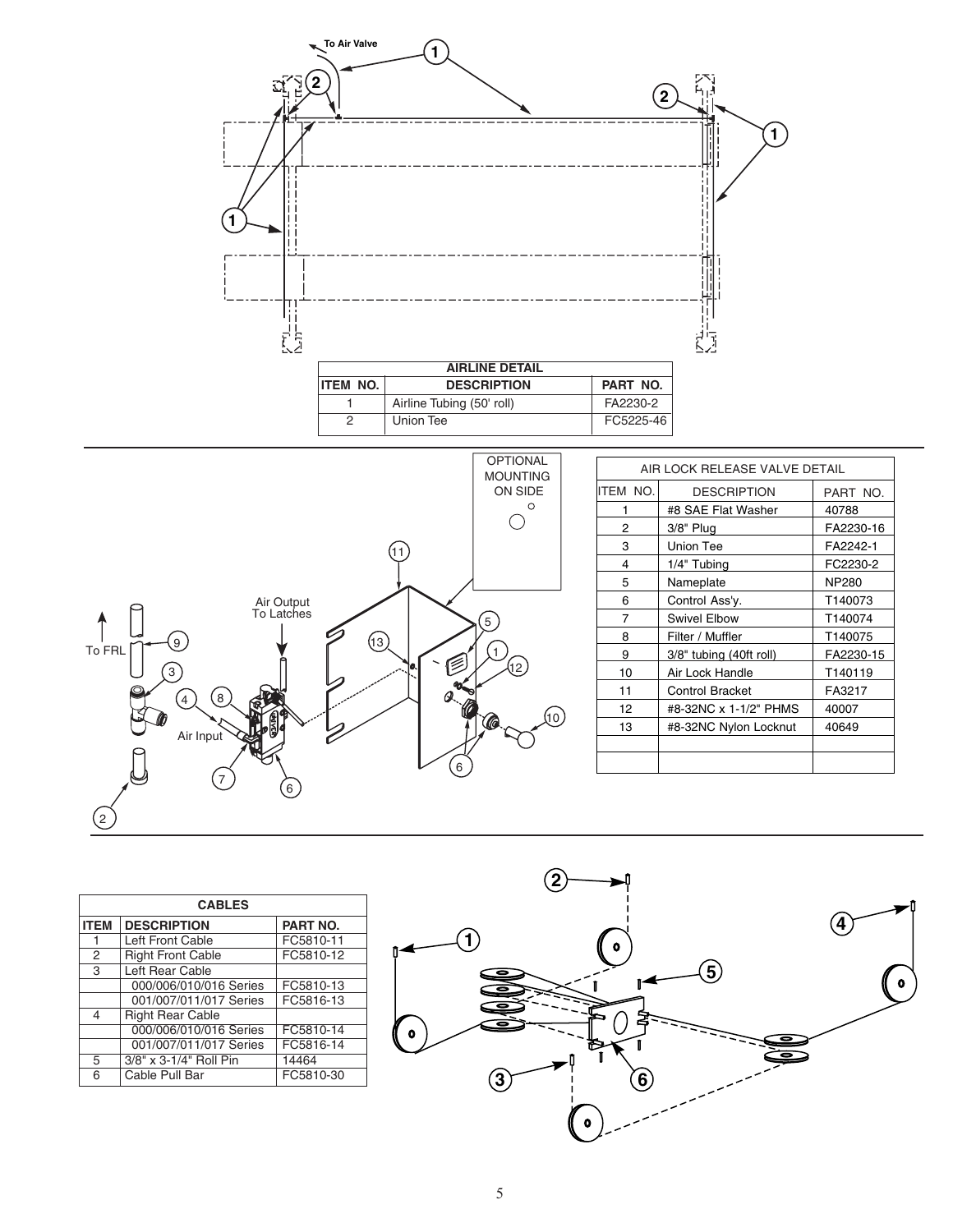| <b>SHEAVE DETAIL</b> |                            |           |  |
|----------------------|----------------------------|-----------|--|
| <b>ITEM</b><br>NO.   | <b>DESCRIPTION</b>         | PART NO.  |  |
|                      | Sheave                     | FC5810-10 |  |
| $\overline{2}$       | Bearing                    | FC5225-17 |  |
| 3                    | 5/16"-18NC x 1/2" lg. HHCS | 40401     |  |
| 4                    | Runway Pin Assembly        | FC5810-40 |  |



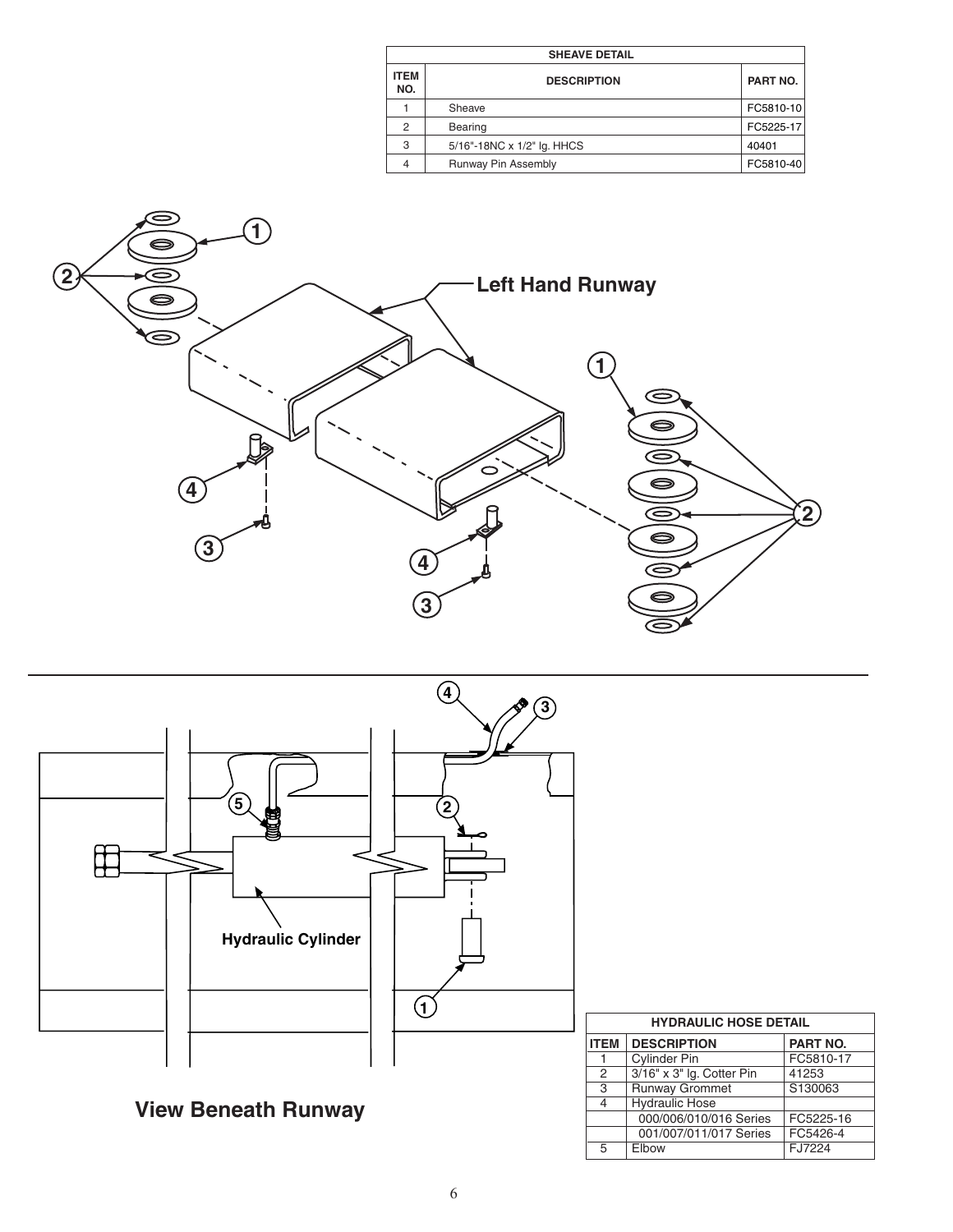

| <b>FRL DETAIL</b> |                             |          |  |  |
|-------------------|-----------------------------|----------|--|--|
| <b>ITEM NO.</b>   | <b>DESCRIPTION</b>          | PART NO. |  |  |
|                   | #10-24 x 3/4" Hex SHCS      | AP00027  |  |  |
| 2                 | #10-24 Nylon Lock Nut       | 40811    |  |  |
| 3                 | <b>Adapter Bracket</b>      | S120674  |  |  |
| 4                 | Elbow                       | FC147-7  |  |  |
| 5                 | Filter/Regulator/Lubricator | S130080  |  |  |



| <b>INTERNAL AIRLINE PARTS</b> |                    |          |  |
|-------------------------------|--------------------|----------|--|
| <b>ITEM NO.</b>               | <b>DESCRIPTION</b> | PART NO. |  |
|                               | Recoil Hose        | FC147-14 |  |
| 2                             | Male Elbow         | FC147-7  |  |
| 3                             | Female Bulkhead    | FC147-1  |  |
| 4                             | Runway Tubing      | FC147-6  |  |
| 5                             | Tubing             | FC5313-2 |  |
| 6                             | Male Run Tee       | FC147-3  |  |
|                               | Male Branch Tee    | FC147-5  |  |

| <b>Retainer Cable Detail</b> |                                    |          |  |  |
|------------------------------|------------------------------------|----------|--|--|
| <b>ITEM NO.</b>              | <b>DESCRIPTION</b>                 | PART NO. |  |  |
|                              | 1/4" x 20NC Hex Nut                | 40625    |  |  |
| $\overline{2}$               | Airline Retainer Cable (182"/206") | S130078  |  |  |
|                              | Airline Retainer Cable (158")      | XS130063 |  |  |
| 3                            | Recoil Hose                        |          |  |  |
| $\overline{4}$               | $3/8"$ Nut                         | 40660    |  |  |
| 5                            | 3/8" Lockwasher                    | 40845    |  |  |
| 6                            | <b>Retainer Bracket</b>            | FC147-9  |  |  |
|                              | 3/8"-16NC x 3/4" Lg. HHCS          | 40130    |  |  |
| 8                            | 3/8" Flat Washer                   | 40820    |  |  |